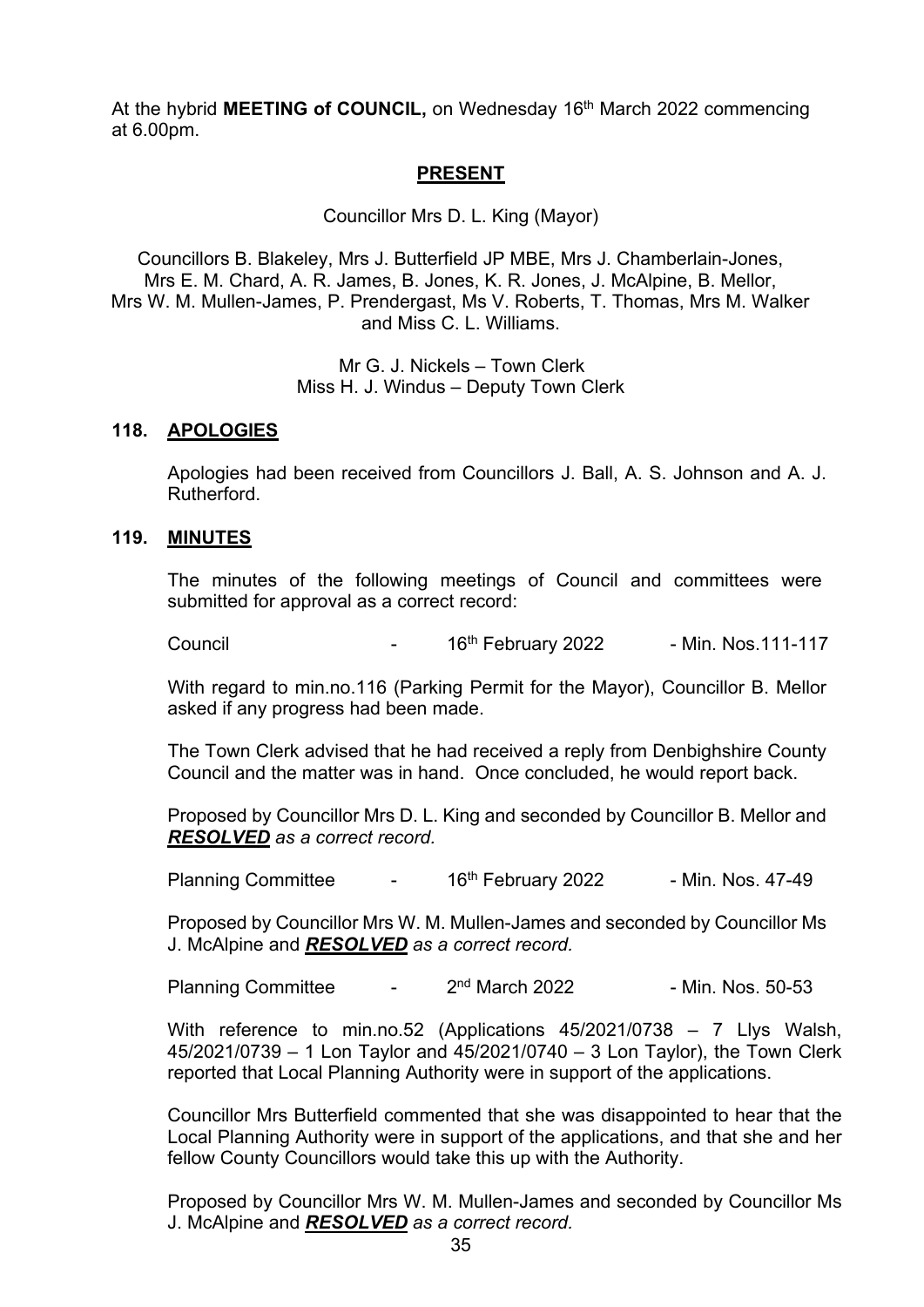To Confirm or otherwise:

Finance & General  $\frac{2000}{100}$  March 2022 - Min. Nos. 79-87 Purposes Committee

Proposed by Councillor B. Mellor and seconded by Councillor Mrs W. M. Mullen-James and *RESOLVED as a correct record and confirmed for action.*

### **120. PRESENTATION: DENBIGHSHIRE COUNTY COUNCIL – WILDFLOWER MEADOW PROJECT**

Further to min. no.104 of the meeting held on 19<sup>th</sup> January 2022, the Mayor welcomed Mr Liam Blazey, Biodiversity Officer, Denbighshire County Council to the meeting and invited him to address members.

Mr Blazey duly responded and informed that:

- The project aim was to introduce seed banks across Denbighshire, working with City, Town and Community Councils, community groups, schools and anybody wanting wildflower meadows on their land.
- The project was part of Bionet which was working with the four counties in North East Wales (Denbighshire, Flintshire, Conwy and Wrexham) with 710 grasslands identified as areas suitable for expansion.
- After a policy change in 2019, 78% of the rural road verge network within North East Wales was now dedicated to wildflower meadows, which would be linked throughout the counties.
- Denbighshire is impoverished when it comes to grasslands as most were converted to agricultural land and no longer hold native species, but the expansion of the rural road verge network was hoped to address this.
- After just three years of being managed, Beach Road West in Prestatyn is a brilliant example of a coastal wildflower meadow, and is the best he had ever seen.
- 435 sites had been identified for wildflower meadows and were in the process of being visited to check the accuracy of the map.
- They were contacted quite regularly by other councils and more recently by the Cairngorms National Park who are all keen to replicate our work.
- Splash Point, Hilton Drive, Walnut Crescent, Maes Y Gog, Llys Brenig Park, the Rugby Club, Coronation Gardens, Violet Grove, Bryn Cwnin, Cambrian Walk, Clos Gladstone and Marine Lake were all potential sites in Rhyl for meadows, subject to map verification and further discussions with DCC Streetscene.
- Significant increases in native species were already being recorded in the areas already being managed. One in particular, the Toothed Medic can now be found in Prestatyn and is the first in Wales to be recorded.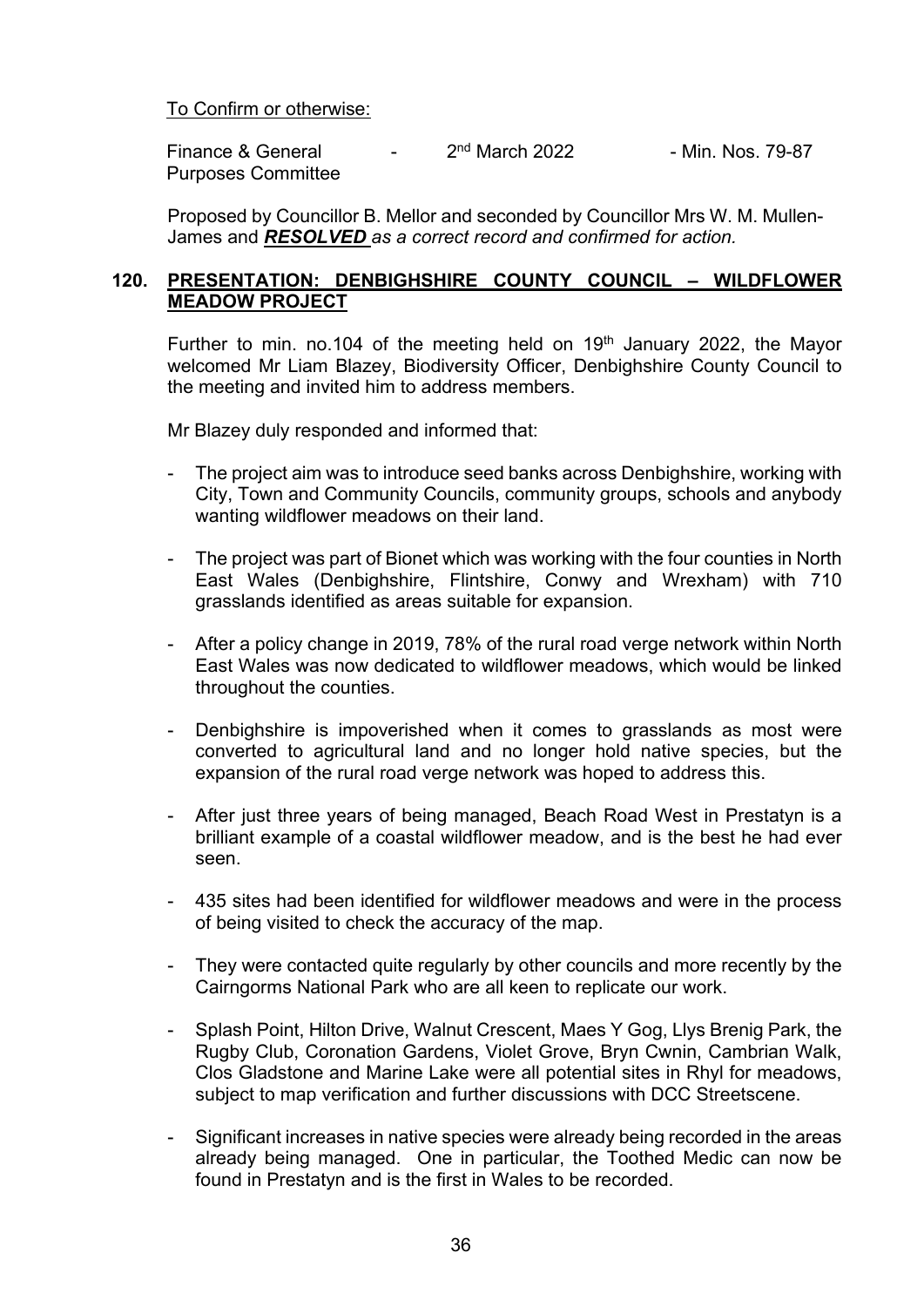- As coastal areas the Splash Point and Marine Lake sites were of huge importance for wildflower meadows in Denbighshire, and could be home to the rarest of plants if managed correctly.

In response to members' questions and comments, Mr Blazey advised that:

- Native wildflowers would grow where they were given the opportunity to, and not cutting grass every two weeks provided that opportunity.
- The plan was to collect seeds and grow them in a nursery in St. Asaph to be planted out across the county, although coastal flowers were quite niche so should be focussed on coastal sites as they would struggle on inland areas.
- How the seeds get there was something of a mystery and sheer luck.
- The reason why the designated wildflower site on Marine Drive was unpopulated was because DCC cut the grass every month and therefore were preventing them from developing. With a new Streetscene Area Manager, he was hopeful that this would stop to allow the wildflowers to seed and grow.
- He would welcome working with the town council's Grounds Maintenance Sub-Committee if it identified suitable sites for meadows and would source the seeds. This was already underway in other areas as part of the Bee Friendly scheme.
- Parts of Marine Lake have the potential to provide a stunning display after year three of being properly managed.
- The meadows in Flintshire referred to are, unfortunately not native to the area, and in fact come from abroad, so offer nothing in terms of nature conservation. Here in the UK we have just 1% left of our native meadows, so it is unsurprising that we do not recognise them.
- They were about conservation. They were not gardeners and horticulture was not a part of their work. Sadly, Wales fell bottom in the UK in terms of biodiversity, and this was what the work was addressing.
- The reintroduction of native species takes time and after three years, as we can already see, they look stunning and last for hundreds of years.
- The bunded area of Marine Lake that ran along Wellington Road would not be included so as not to hide the lake from the Marina Quay retail park, and the area around the old shed would also not be included at the request of the Marine Lake Users Forum, so that they would introduce wildflowers there if they wanted that.
- He would look at the area along the railway track on Juniper Way as a possible site.
- The native Black Poplar tree could be trialled at Marine Lake, although the saline water might be a problem? They currently had 30 that were producing roots and so some could be tried there.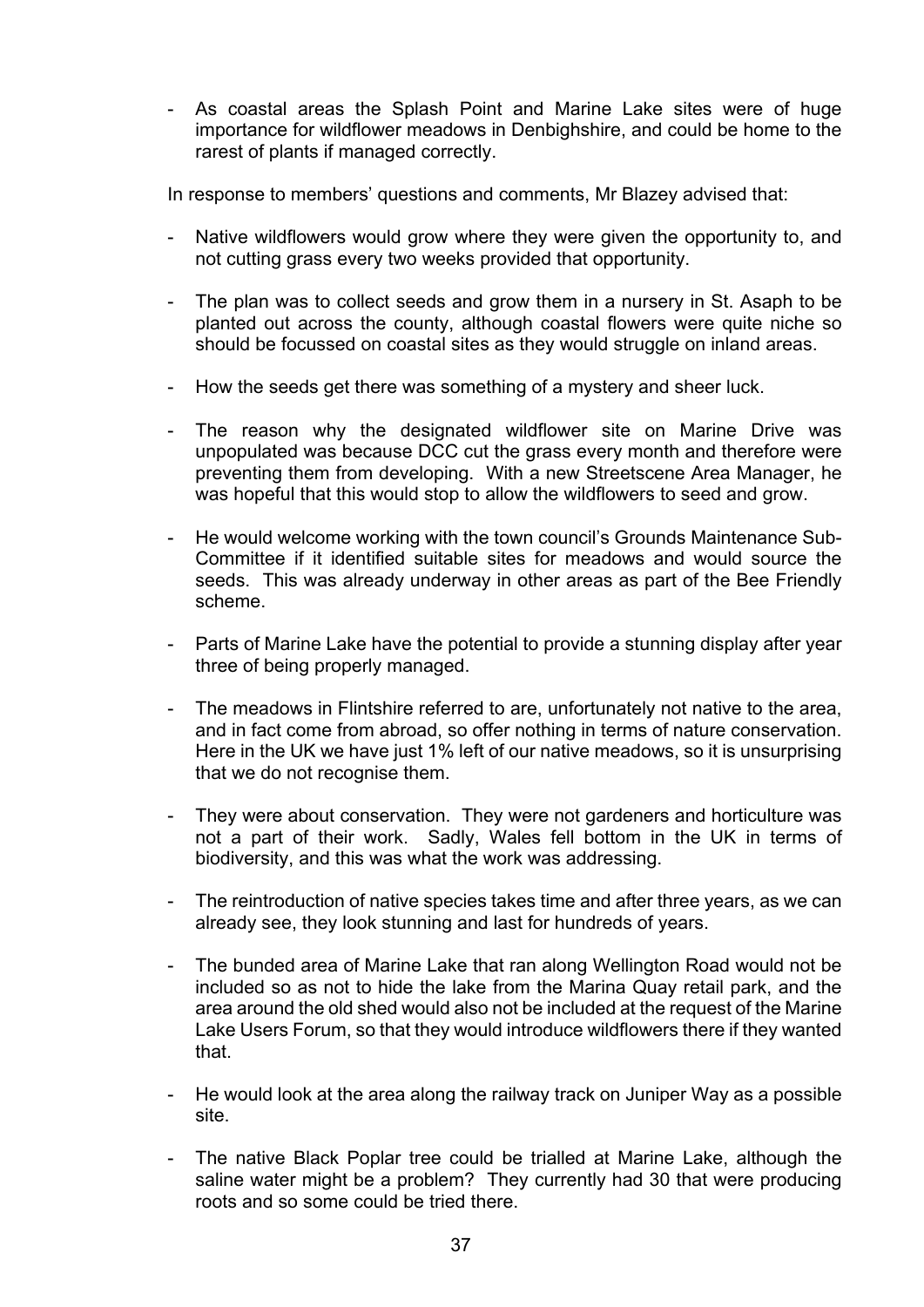The Mayor thanking Mr Blazey for his comprehensive and enthusiastic presentation which members were all in favour of

*RESOLVED that the Town Clerk to send Mr Blazey's email address to members*  for them to contact him with any sites they think might benefit from wildflower *meadows in their wards.*

## **121. MAYOR'S REPORT**

The Mayor referred to the list of engagements (circulated with agenda) over the past month and in particular to the 'Break The Bias' campaign at the North Wales Women's Centre in Rhyl, which was a fantastic event highlighting pay inequality for women.

The Deputy Mayor reported that she had attended Holywell Town Council's Civic Service, which was lovely and had been made very welcome.

## **122. SCHEDULE OF REGULAR PAYMENTS (SCHEDULE A) FOR 2022/23**

The Town Clerk referred to his report (circulated with agenda) detailing the schedule of payments to be made for the 2022/23 financial year and seeking authority to spend for the items listed in Appendix A.

| <b>Supplier &amp; Description</b>            | Amount<br>£. | Frequency   |
|----------------------------------------------|--------------|-------------|
| RTC staff net salaries                       | 9,058        | Monthly     |
| <b>HMRC</b> salary deductions                | 3,000        | Monthly     |
| Flintshire CC Clwyd Pension Scheme           | 3,767        | Monthly     |
| Denbighshire CC - Council Tax (10 months)    | 770.00       | Monthly     |
| HSBC bank charges                            | 20.00        | Monthly     |
| BT telephones - general                      | 863.00       | Quarterly   |
| BT telephones - internet                     | 126.00       | Quarterly   |
| Shire Leasing – Avaya phone system           | 337.00       | Quarterly   |
| Gunsmoke Communications - PR & Events        | 1,600        | Monthly     |
| Benefits Advice - Appeals Officer            | 917.00       | Monthly     |
| Citizens Advice – Fuel Poverty Officer       | 2,000        | Quarterly   |
| Denbighshire County Council SC2 loan         | 32,037       | 3 per annum |
| Denbighshire County Council CCTV Partnership | 15,000       | Annually    |

*RESOLVED that Schedule A and the authority to spend on the items listed as Appendix A were approved.*

### **123. AUTHORISATION OF PAYMENTS/ADDITIONS TO APPROVED SUPPLIERS LIST (SCHEDULE B)**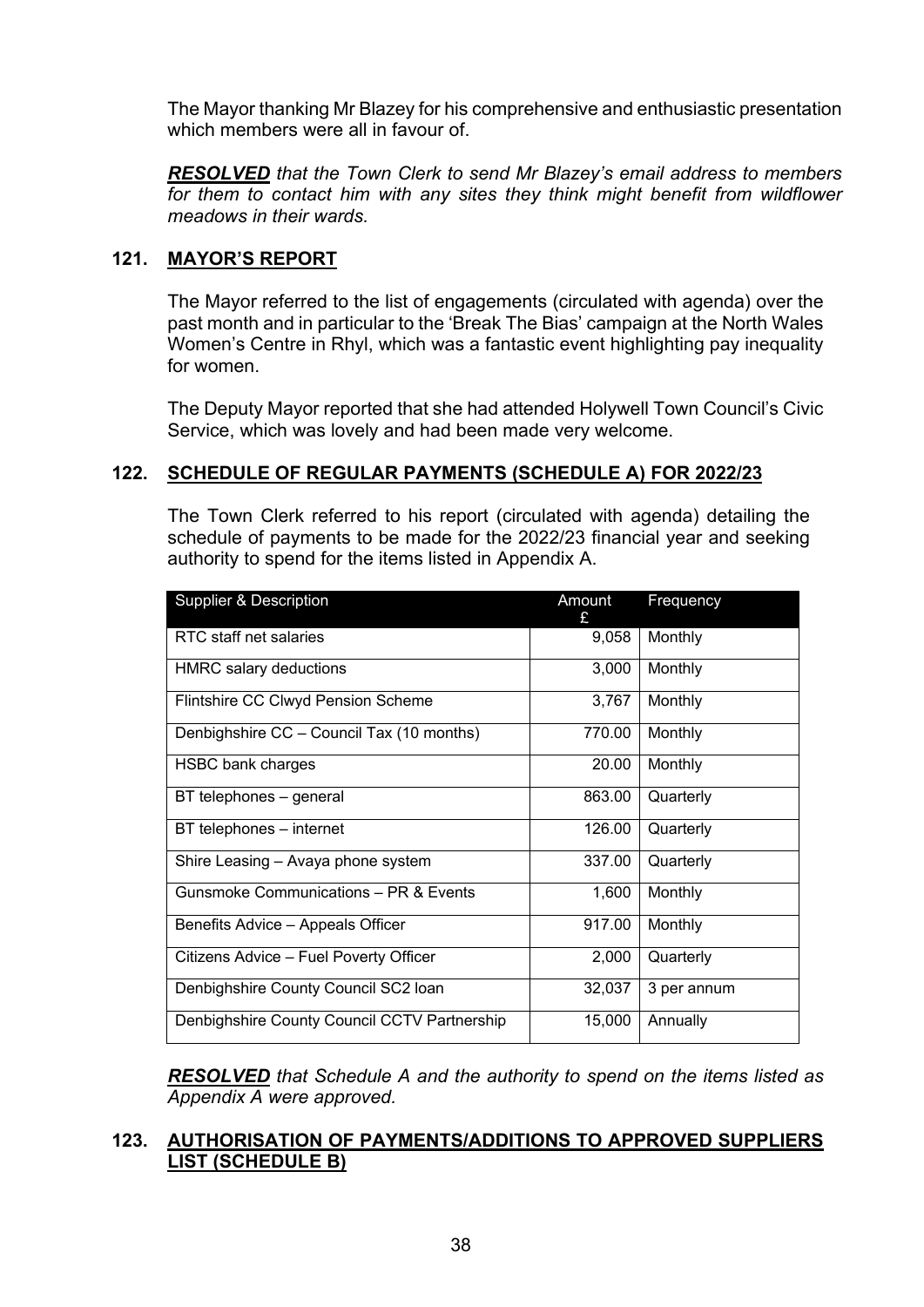Further to minute no.143 of the meeting of council held on 15<sup>th</sup> March 2017 and in accordance with the council's adopted financial regulations, the Town Clerk submitted schedule B (a list of non-regular payments to be released over the coming month) and details of one additional supplier to be added to the suppliers list after members' approval.

*RESOLVED that the following was approved for payment and would be signed by two councillors in due course.* 

| Voucher<br>No. | Supplier name                                        | Amount<br>£ | Description of Goods & Services                                 |
|----------------|------------------------------------------------------|-------------|-----------------------------------------------------------------|
| 1366           | Design 2 Print Ltd                                   | 489.00      | Printing of the Rhyl Read                                       |
| 1367           | Bernie's Miles of<br><b>Smiles</b>                   | 200.00      | Facepainting for Mayor's March Day<br>event                     |
| 1368           | Cllr J. L. McAlpine                                  | 15.30       | Deputy Mayoral expenses for Feb<br>2022                         |
| 1369           | Gunsmoke<br>Communications                           | 320.00      | Fees for Mayor's March Day event                                |
| 1370           | <b>Flying Colours</b><br><b>Entertainment Ltd</b>    | 972.00      | Artistes for Mayor's March Day event                            |
| 1371           | Denbighshire CC                                      | 3,823.00    | Wellington Rd CC service charges -<br>Q4 of 2021/22             |
| 1372           | <b>Viking Direct (Office</b><br>Depot)               | 22.63       | Stationery                                                      |
| <b>1373</b>    | Llandudno Mayor's<br>Charity                         | 60.00       | 2x Tickets for Charity Dinner on 11 <sup>th</sup><br>March 2022 |
| 1374           | <b>Blachere UK Ltd</b>                               | 3,260.02    | Repairs to illuminations                                        |
| 1375           | Gunsmoke<br>Communications                           | 20.00       | Daffodils for St. Davids Day event                              |
| <b>1376</b>    | Amazon UK                                            | 69.99       | Table & chairs set for use at events                            |
| 1377           | Translation - Rhyl<br>Read                           | 42.11       | <b>Translation of Rhyl Read</b>                                 |
| 1378           | <b>Translation services</b>                          | 202.47      | <b>Translation services</b>                                     |
| 1379           | Leaflets & Posters for<br>Mayor's March Day<br>event | 231.00      | Leaflets & posters for Mayor's March<br>Day event               |
| 1380           | <b>Contribution towards</b><br>Christmas 2021 event  | 4,041.00    | Contribution towards Christmas 2021<br>event                    |
| 1381           | Illuminations contract<br>2021/22                    | 12,444.00   | Illuminations contract 2021/22                                  |
|                | <b>Total payments</b>                                | £26,212.52  |                                                                 |

*Schedule B payments for approval (22nd February – 10th March 2022)*

 **Emergency & Card Payments:** One emergency payment was made (Voucher No. 1373 refers) and one payment was made with the RTC card (Voucher No. **1376** refers).

With regard to Voucher No. 1381, the Town Clerk advised that as yet he had not received an invoice for the illuminations contract but that the payment needed to be paid before the end of this financial year, so asked for authority to make the payment as soon as it came in, subject to consultation with the Chair of the Finance and General Purposes Committee.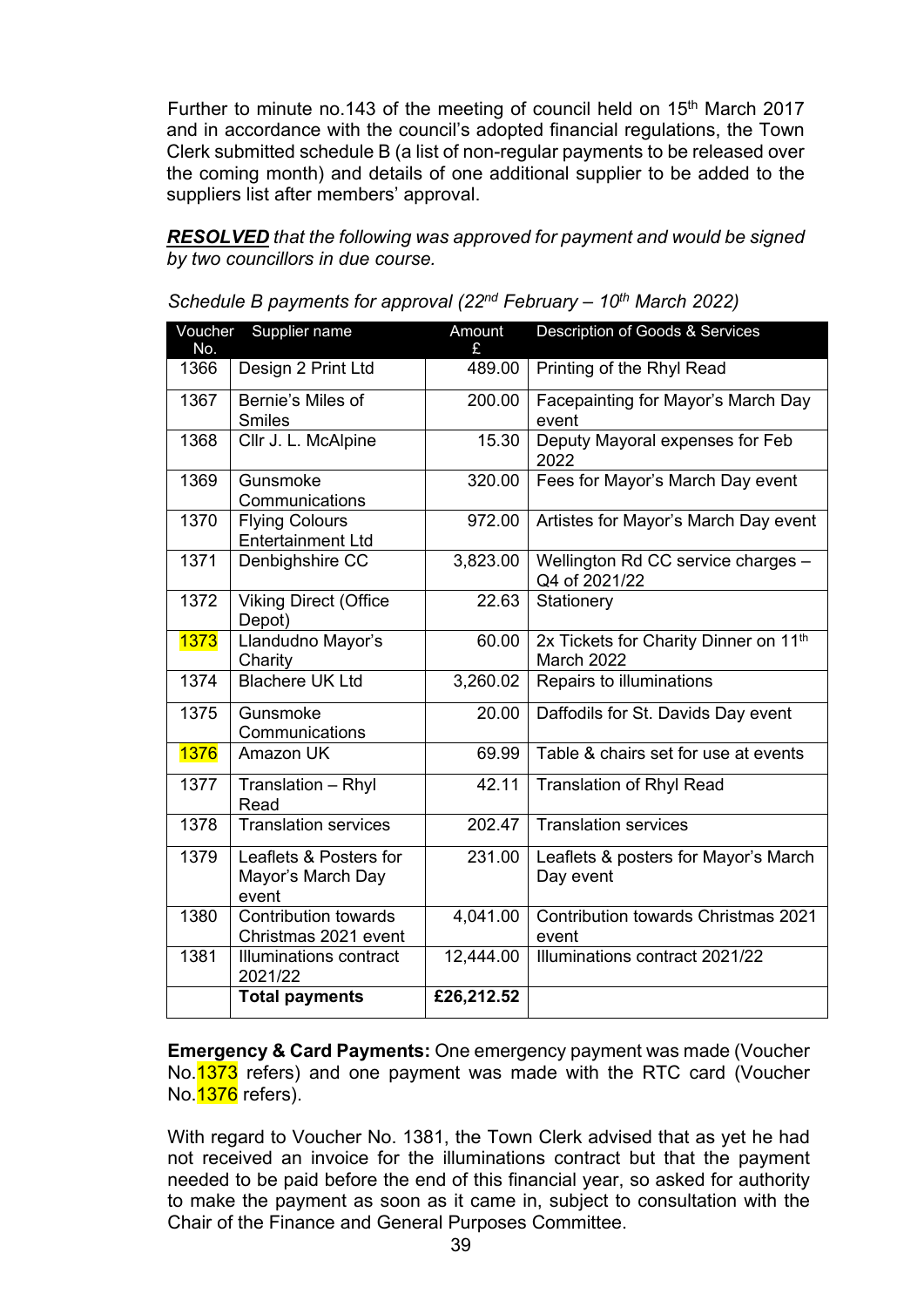*RESOLVED that the schedule was approved for payment, and would be signed by two councillors in due course, with authority granted to the Town Clerk in consultation with the Chair of the Finance and General Purposes Committee re: Voucher No.1381.*

*FURTHER RESOLVED that Standing Orders be suspended to enable the Town Clerk to respond as a matter of urgency.*

#### **124. ANNUAL RISK REVIEW 2021/22 AND FORWARD PLAN 2022/23**

The Town Clerk referred to the Risk Assessment Sub-Committee's report (circulated with agenda) outlining the work undertaken by the sub-committee over 2021/22 and its proposed forward plan for 2022/23 for members' approval.

The Town Clerk added the sub-committee's workload was significant and thanked its members for their continued commitment.

Members also expressed their thanks to the Town Clerk.

*RESOLVED that the review and forward plan were approved.*

### **125. ADDITIONAL MEMBER'S ITEM: WELLFED**

Councillor Mrs J. Butterfield JP MBE advised that she had recently been made aware of a social benefit company called WellFed run by Clwyd Alyn in partnership with Flintshire County Council, and was an alternative model to food banks.

WellFed provided healthy, cooked food to those in food poverty and Councillor Butterfield sought members' support for inviting representatives from the company to provide the town council with a presentation to advise members of the full extent of their work.

*RESOLVED that the request was approved and for Councillor Butterfield to provide contact details to the Town Clerk.*

### **126. MEMBER'S ITEM: PARKING ON THE PROMENADE**

Councillors K. R. Jones and B. Mellor referred to the plans Denbighshire County Council had had to introduce a bund along the promenade to prevent a repeat of last summer, when caravans and motorhomes had parked on the grassed areas.

They advised that on being put to Denbighshire County Council's Strategic Investment Group, the group had determined not to fund the prevention scheme.

Councillors Jones and Mellor said that they had been contacted by a ward resident, as had their fellow Ward Councillor T. Thomas, asking what was being done to prevent the same happening again as we approach the summer months.

Councillor Thomas advised that he was hopeful that a simple wooden post scheme would be introduced, which was more cost effective and was residents' preferred option, as it would have minimal impact on their outlook.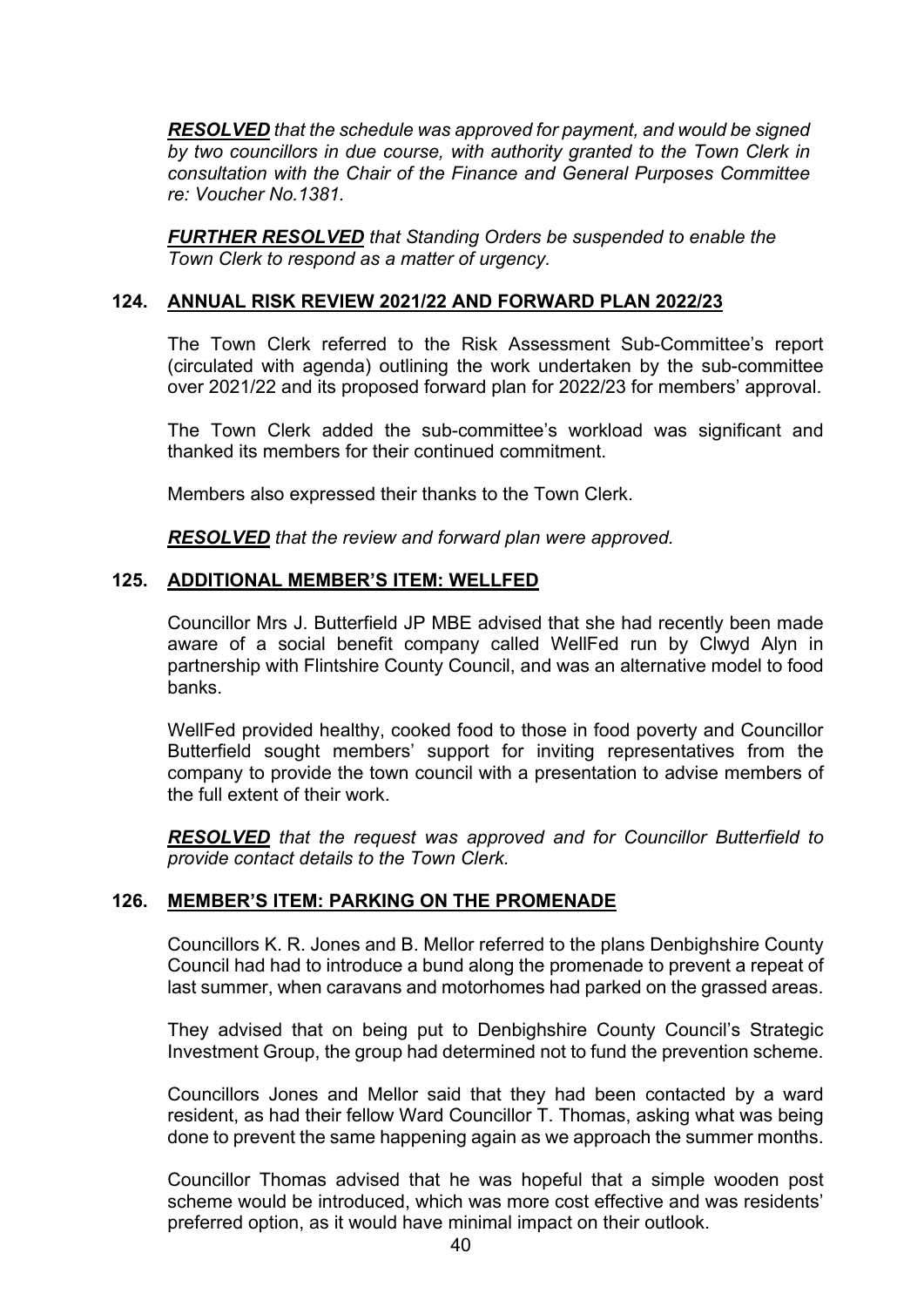*RESOLVED that Councillor Thomas to keep members informed of any developments.*

### **127. EXCLUSION OF PRESS AND PUBLIC**

*RESOLVED that the Press and Public be excluded from the Meeting for consideration of the following items of business in accordance with Section 1(2) of the Public Bodies (Admission to Meetings) Act, 1960, on the grounds of confidentiality.*

### **128. CONFIDENTIAL MINUTES**

To receive the following minutes (circulated with agenda) for information and to approve the recommendations contained therein:

| Strategic & Operational<br>$\sim 100$ m $^{-1}$<br>Planning (SOP) Committee | 14th February 2022 -             | Min.Nos 25-30 |
|-----------------------------------------------------------------------------|----------------------------------|---------------|
| Risk Assessment<br>$\sim 100$<br>Sub-Committee                              | 28 <sup>th</sup> February 2022 - | Min.Nos 45-52 |

*RESOLVED that the minutes and the recommendations contained therein, were approved.*

### **129. TRANSFER OF TYNEWYDD COMMUNITY CENTRE**

The Town Clerk referred to the report of the Risk Assessment Sub-Committee (circulated separately to the agenda) advising that the transfer documents had been received, but that confirmation of the town council having fulfilled all of its statutory obligations was still outstanding. As such, the sub-committee was recommending that Council authorises the Town Clerk and the Mayor (in consultation with the Chair and Vice-Chair of the sub-committee) to sign the transfer documents upon receipt of the confirmation to enable the transfer to complete before 31<sup>st</sup> March 2022.

*RESOLVED that the recommendation was approved.*

**[Councillors B. Jones and T. Thomas declared a personal interest in the above item due to being members of the Rhyl Community Association, and vacated the meeting, via the virtual waiting room, taking no further part in discussions or voting thereon]**

### **130. ADDITIONAL CONFIDENTIAL ITEM: PROPOSED OFFICE RELOCATION**

The Town Clerk reported that whilst the move to 26 Wellington Road was progressing, an alternative building had recently become empty, and that he had registered the town council's interest in it with Denbighshire County Council, as it was put forward as a potential consideration by members back in May 2021.